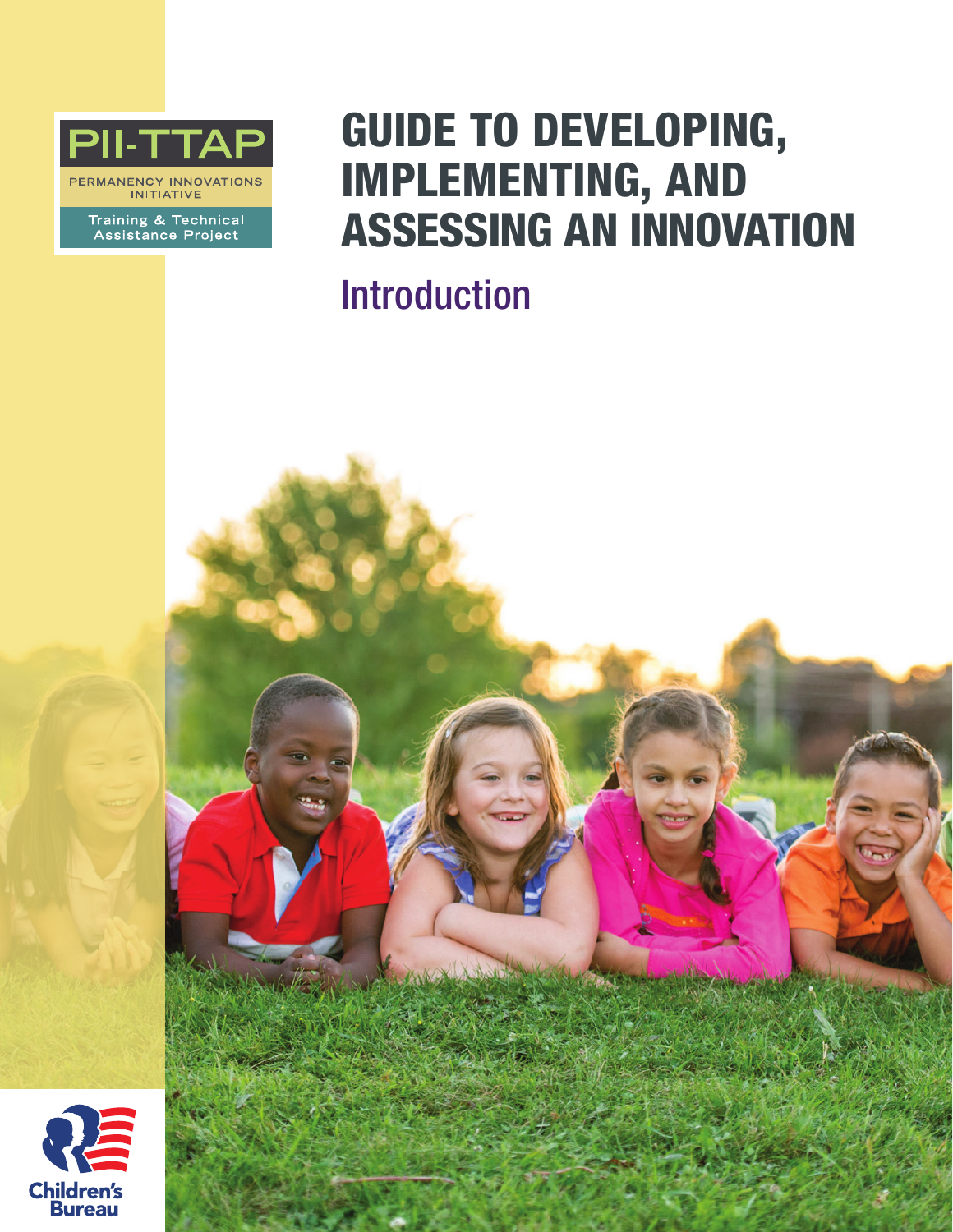## **Acknowledgements**

To support the Permanency Innovations Initiative (PII) Grantees in better meeting the needs of children and families, the PII Training and Technical Assistance Project (PII-TTAP) team created the Development, Implementation, and Assessment Approach (the Approach). The Approach helps organizations develop new innovations or adapt existing ones and effectively implement them to ultimately improve outcomes for children and families. The PII-TTAP team created this Guide which operationalizes the Approach and aids in the transfer of learning by providing detailed information, tools, and instructions for innovation development and adaptation, data and fidelity monitoring, and sustainability planning within child welfare systems. It is based on lessons learned working with the tools, guidance, and resources provided to PII Grantees. This Guide was created by:

#### JBS international, inc.

Tori Russell Roseana Bess Mary Jane Peck Emily Fisher Jacquelyn Spangler Deborah Lurie Hung Pho Brian Jones Clay Finck

## Center for the Support of Families Will Hornsby

Elizabeth Black Cathy Welsh Eliza Van Byrne Glenda McMillan

NiRN Karen Blase Renée Boothroyd Will Aldridge, III Allison Metz Dean Fixsen Leah Bartley

#### Suggested citation:

Permanency Innovations Initiative Training and Technical Assistance Project. (2016). *Guide to developing, implementing, and assessing an innovation*. Washington, DC: U.S. Department of Health and Human Services, Administration for Children and Families, Children's Bureau.

This document was created under JBS International, Inc. Contract No. HHSP23320095638WC funded by the Children's Bureau, Administration for Children and Families, U.S. Department of Health and Human Services and does not necessarily reflect its views. Subcontractors under this contract include: the Center for the Support of Families and the National Implementation Research Network (NIRN) at the University of North Carolina Frank Porter Graham Child Development Institute<sup>1</sup>.

<sup>1</sup> NIRN was actively involved in PII-TTAP from October 2010 through June 2015.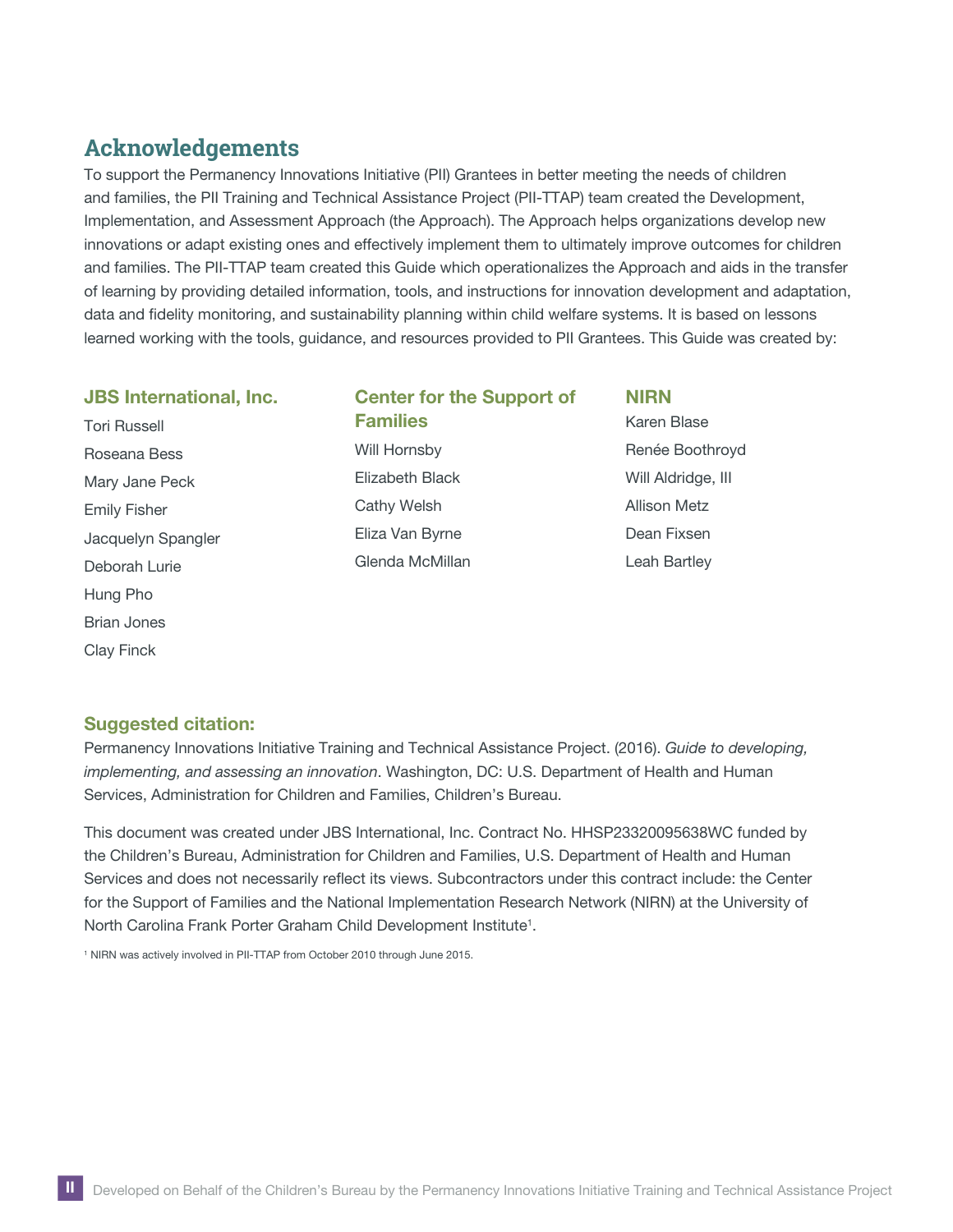# Introduction to the Guide to Developing, Implementing, and Assessing an Innovation

The field of child welfare faces many challenges. Families in the child welfare system deal with complex issues, and few evidence-based innovations are available to address them. Therefore, child welfare agencies are often faced with developing innovations not previously implemented or tested, adapting innovations from other settings, and developing a process to establish the effectiveness of the innovations. In addition, limited implementation knowledge in child welfare and lack of attention to implementation<sup>1</sup> result in insufficient planning, testing, understanding of necessary supports, and paying the requisite attention to fidelity. Without strategic planning to correctly diagnose the problem and root causes, agencies may rush to implement a solution without a clear connection to the problem or a path to achieving the desired outcomes.

 improve the capacity of child welfare professionals to develop or adapt an innovation, implement preparing to develop and implement an innovation in child welfare will benefit from its application. *The Guide to Developing, Implementing, and Assessing an Innovation* (the Guide) is intended to innovations methodically and with fidelity, and build evidence. The Guide is relevant to a broad array of state, local, and Tribal child welfare practitioners, managers, and administrators and can be used at any point during the implementation process. Anyone

### **Background**

The Guide is based on *The Development, Implementation, and Assessment Approach* (the Approach), which was developed as part of the Permanency Innovations Initiative (PII), a 5-year, \$100 million initiative underway since 2010 that includes six Grantees,<sup>2</sup> each with an innovation designed to help a specific subgroup of children leave foster care in less than 3 years.<sup>3</sup> PII combines requirements for purposeful application of implementation science, rigorous evaluation, and coordinated dissemination of findings. PII aims to:

- ∙ Implement innovative strategies, informed by relevant literature, to reduce long-term foster care stays and to improve child outcomes
- ∙ Use an implementation science framework enhanced by child welfare expertise to guide technical assistance activities
- ∙ Rigorously evaluate the validity of research-informed innovations and adapted evidence-supported interventions (ESIs) in reducing long-term foster care
- ∙ Build an evidence base and disseminate findings to build knowledge in the child welfare field

This integration of implementation science and program evaluation is intended to build or enhance the capacity of child welfare agencies to develop, implement, and evaluate research-informed innovations

<sup>3</sup> At the time of this printing, PII Grantees are in a no-cost extension period.

<sup>1</sup> Fixsen, D. L., Naoom, S. F., Blase, K. A., Friedman, R. M. & Wallace, F. (2005). Implementation Research: A synthesis of the literature. Tampa, FL: University of South Florida, Louis de la Parte Florida Mental Health Institute, The National Implementation Research Network (FMHI Publication #231). Tseng, V. (2012). *The uses of research in policy and practice*. Society for Research in Child Development.

<sup>2</sup> The PII Grantees include: Arizona Department of Economic Security; California Department of Social Services; Illinois Department of Children and Family Services; Los Angeles LGBT Center; University of Kansas; and Washoe County, Nevada Department of Social Services. For more information about Grantees' target populations and interventions, please visit<http://www.acf.hhs.gov/programs/cb/resource/pii-project-resources>.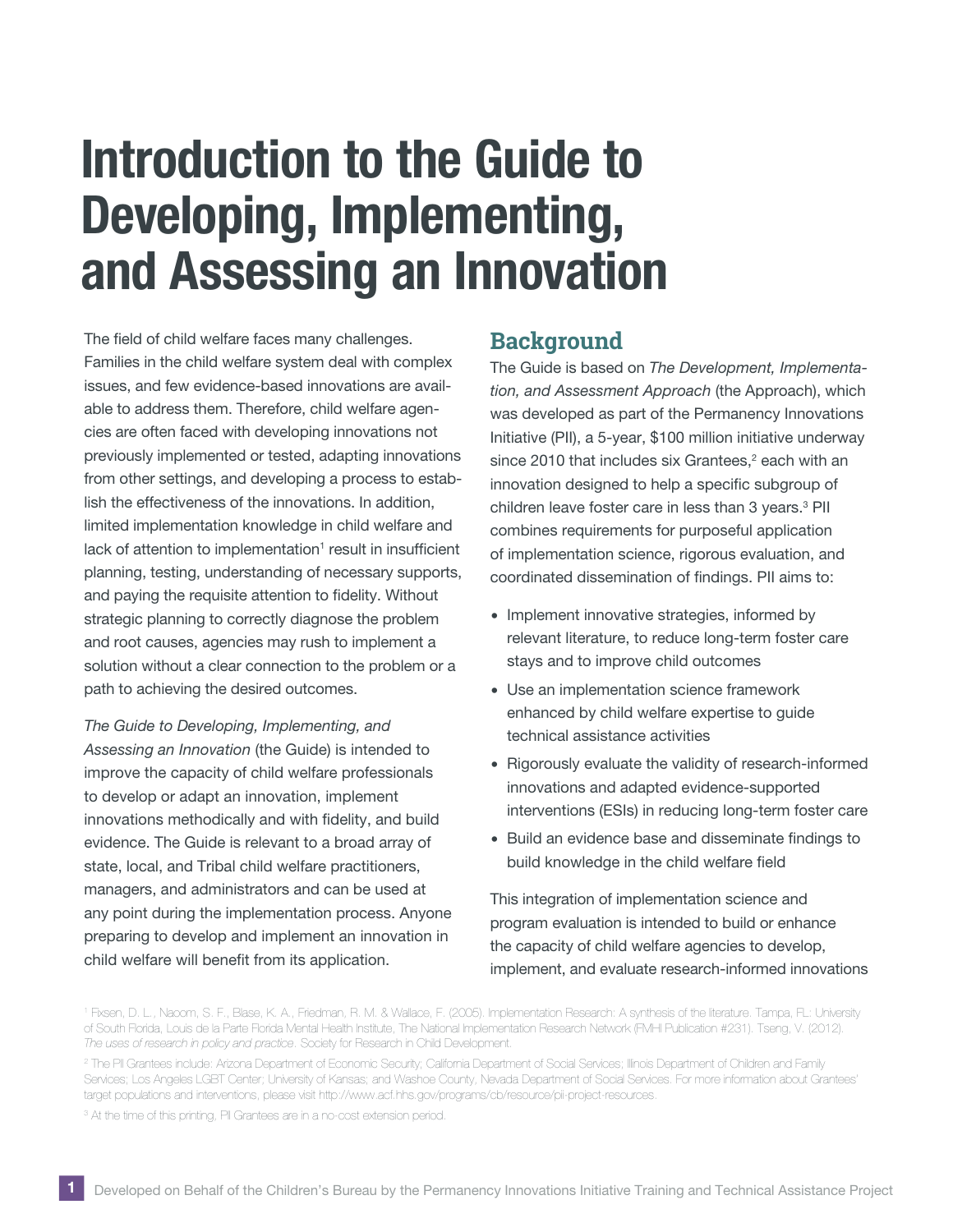and adapted ESIs and to provide evidence about program effectiveness. An overarching objective of PII is to increase the number of ESIs available to the child welfare community.



## **Overview of the Development, Implementation, and Assessment Approach**

As noted above, the Approach serves as the foundation for the Guide. The Approach, which was developed by the PII Training and Technical Assistance Project (PII-TTAP) team to support PII Grantees, is a framework that helps organizations develop new innovations or adapt existing ones and effectively implement them to ultimately improve outcomes for children and families. The Approach builds on the technical assistance provided to PII Grantees and incorporates best practices and lessons learned from its application in the child welfare field. The Approach provides a systematic, practical framework for implementation in a child welfare setting.

The Approach involves activities that can be organized within four implementation stages: exploration, installation, initial implementation, and full implementation.<sup>4</sup> Each of the stages includes steps that must be completed to progress through the implementation process. The

early steps in the Approach focus on strategic planning: correctly identifying the problem, developing a theory of change, and selecting from existing solutions or deciding to develop a new one. The later steps are focused on clearly operationalizing the innovation and the implementation supports, effectively using data to make improvements in the innovation and the implementation supports, and focused planning to sustain desired outcomes. Functional teaming and strategic communication provide a critical foundation for the entire implementation process. See *The Development, Implementation, and Assessment*<sup>5</sup> *Approach* for additional information.

Based on the Approach, the PII-TTAP team developed three products, including the Guide, to support the transfer of learning and assist public, private, and Tribal organizations to use the Approach. In addition to the Guide, the PII-TTAP team created the Development, Implementation, and Assessment Toolkit (the Toolkit), a T/TA website that includes virtual hosts, automated tools, and interactive training modules with activities, knowledge checks, and video clips of PII Grantees.<sup>6</sup> The Toolkit provides a more intensive, interactive transfer of learning than the Guide. The PII-TTAP team is creating a manual to support the transfer of learning and assist the target audience in applying the Approach through training and technical assistance. The manual (*Providing Technical Assistance to Build Implementation Capacity in Child Welfare: A Manual based on the Development, Implementation, and Assessment Approach*) is intended to be used by training and technical assistance providers who are supporting public, private, and Tribal child welfare organizations in applying the Approach.<sup>7</sup>

## **How the Guide is Organized**

Based on the Approach, the Guide is organized according to four implementation stages: exploration, instal

7 The Manual will be released in 2016.

<sup>4</sup> The four stages are based on the NIRN Active Implementation Stages.

<sup>&</sup>lt;sup>5</sup> The Approach is available on the Children's Bureau website.

<sup>6</sup> The Toolkit is currently under review by the Children's Bureau and is scheduled to be released in 2016.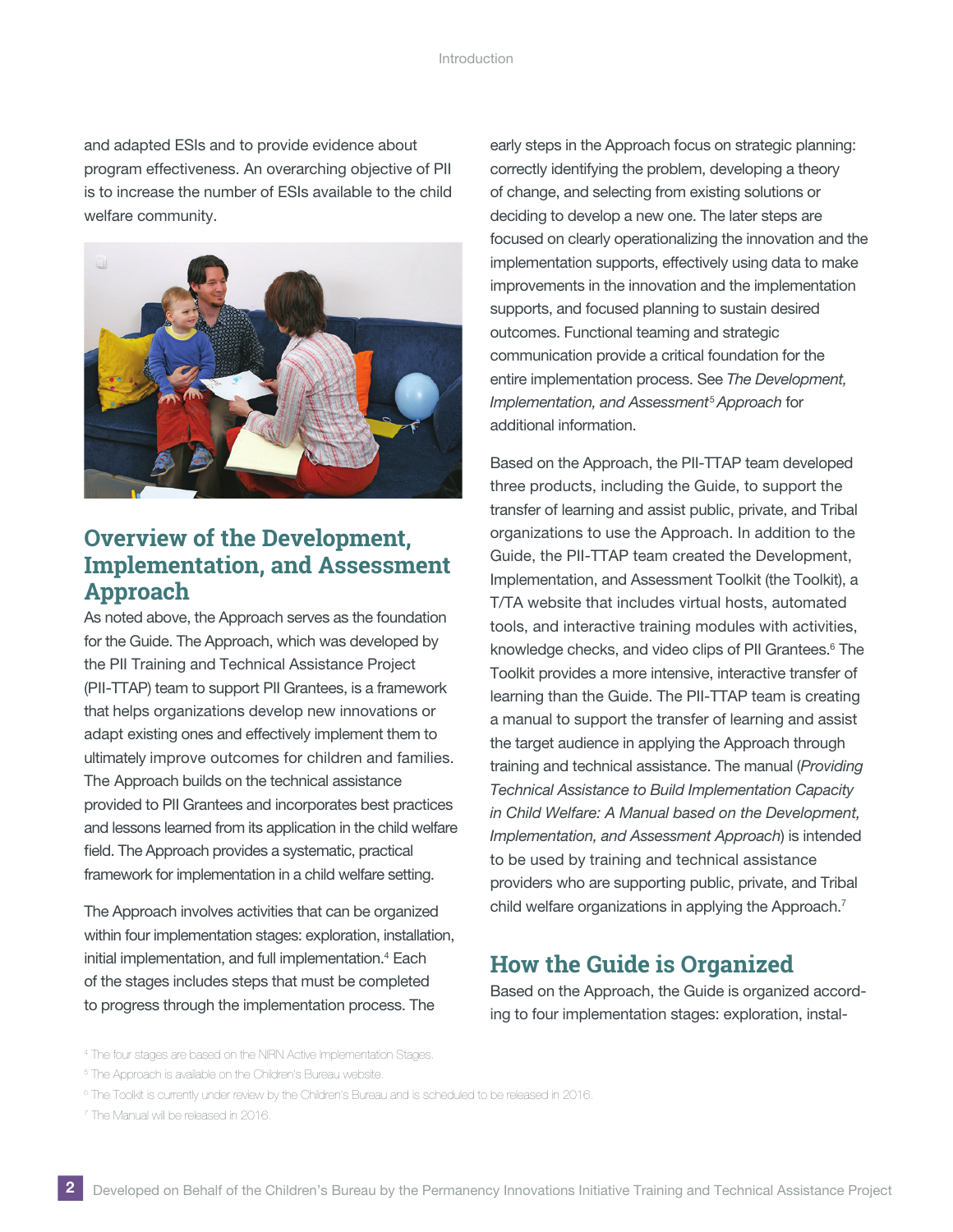



lation, initial implementation, and full implementation. Figure 1 shows the four stages of implementation and the progression of the implementation process with Teaming and Communication Linkages placed in the center of the 10-step process. The Guide is divided into five volumes that follow these four stages and includes each of the 10 steps.

- ∙ Volume 1. Teaming and Communication Linkages: Assembling effective teams critical to implementation success; developing a plan for team interaction; writing a charter that defines the purpose, mission, roles, responsibilities, and timelines for the implementation team; and developing a strategy to ensure that teams communicate with maximum efficiency
- ∙ Volume 2. Exploration: Assessing the potential match between community needs and the proposed innovation, making a decision whether to proceed with implementation, and planning for organizational change. The steps in Exploration include:
- − Section 1: Identify the Problem and Understand **Target Population**
- − Section 2: Develop a Theory of Change
- − Section 3: Assess and Select an Innovation
- − Section 4: Implementation Supports Overview
- − Section 5: Initial Assessment and Implementation Plan
- ∙ Volume 3. Installation: Preparing staff and organizational infrastructure for implementation of the innovation
	- − Section 6: Develop or Adapt the Innovation
	- − Section 7: Develop or Adapt Implementation **Supports**
- ∙ Volume 4. Initial Implementation: Testing critical elements, such as key processes and data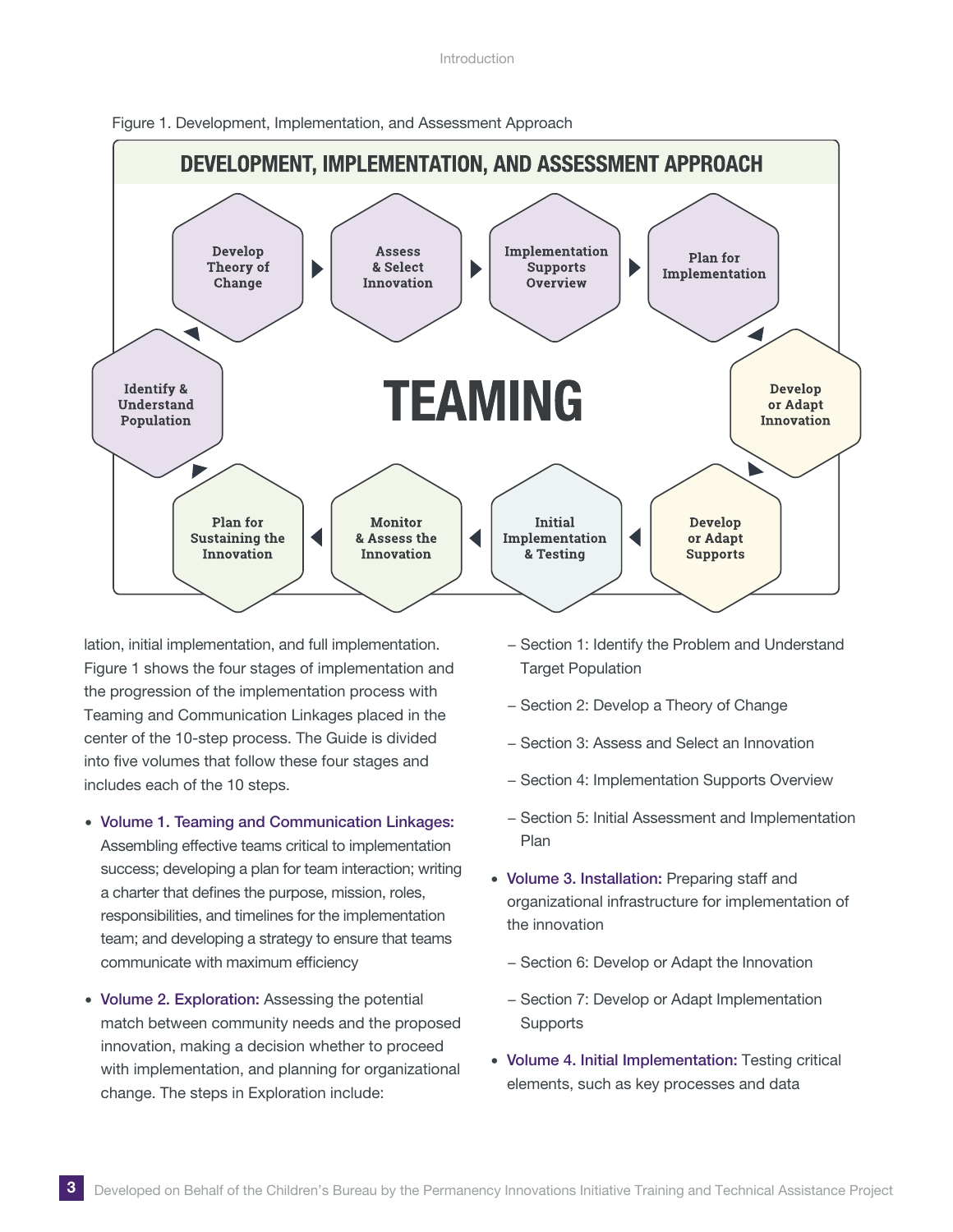collection activities, and modifying early-occurring components to improve innovation processes

- − Section 8: Initial Implementation and Testing
- ∙ Volume 5: Full Implementation: Integrating changes of the innovation into practitioner, organizational, and community practices, policies, and procedures
	- − Section 9: Monitor and Assess the Innovation and Implementations Supports
	- − Section 10: Plan for Sustaining the Innovation

## **How To Use the Guide**

The Guide is intended to be a reference for individuals and teams as they move through the stages in the implementation process. Each section includes guidance to help users understand the purpose and key activities associated with each step, quizzes to test understanding of concepts, real-world examples to help users relate the content to their initiative, and tools to support the application of concepts to an initiative. An appendix provides examples and additional materials to help deepen understanding of the concepts described in each section. Individuals can use the guidance and tools to inform discussions with leadership or implementation teams. Teams can review the guidance together and use the tools to guide discussions.

The implementation process described in the Guide is a complex cycle that appears to be linear, but some iteration of steps and overlap of conceptual emphasis is required to effectively implement an innovation. Implementing or adapting an existing ESI may decrease time spent completing some activities. The Guide allows child welfare organizations to enter the implementation process at any point. However, the planning and assessments suggested in the early stages lay the groundwork for implementing an innovation with fidelity and should be completed before moving to later stages in the process.

Volume 1 of the Guide includes information about teaming and communication processes. These preliminary activities precede the exploration stage of implementation and should be applied throughout the implementation process. They include assembling effective teams critical to implementation success; developing a plan for team interaction; writing a charter that defines the purpose, mission, roles, responsibilities, and timelines for the implementation team; and developing a strategy to ensure that teams communicate with maximum efficiency. The tools and guidance in this volume should be used at the beginning of an initiative as the core team and teaming structure are being built. Teams can refer to this volume whenever they need to re-assess their teaming structure.

## **Getting Started**

The questions below can help determine where in the implementation process an innovation is. Evaluating an initiative with these questions can determine which volume of the Guide offers the best starting place. After determining the volume, a quiz at the beginning of each volume helps to determine which section is the most appropriate starting place.

For the following questions, an answer of "no" to any of the following questions most likely indicates an initiative is currently in that implementation stage. Since implementation is not linear, and the concepts are interconnected, reading all of the questions before moving forward is advised.

*Teaming and Communication Linkages (Volume 1)* 

- ∙ Do you have a team in place that is responsible for your initiative?
- ∙ Is there a team in place that is responsible for ensuring the innovation is operationalized and the implementation supports are in place?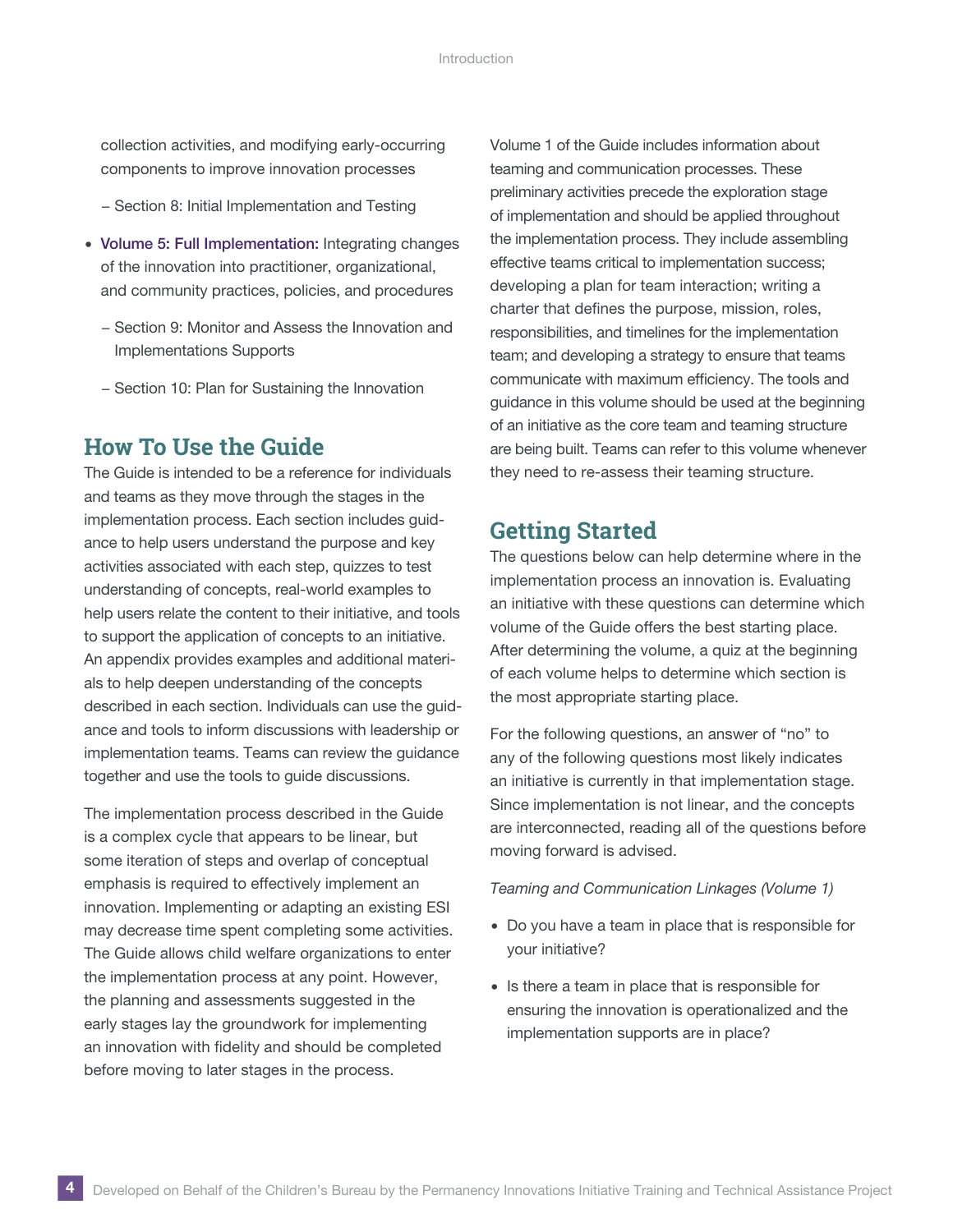- ∙ Are teams clear about their individual functions, their decision-making authority, and how they should interact with other teams supporting the initiative?
- ∙ Are there clearly stated and active communication links between the teams supporting your initiative?
- ∙ Are organizational and systems leaders and stakeholders engaged in your initiative?

#### *Exploration (Volume 2)*

- ∙ Have you identified an outcome of interest? A target population?
- ∙ Do you understand the needs of the target population (i.e., items that can be remediated)?
- ∙ Have you researched innovations that address the underlying needs of your target population?
- ∙ Have you assessed the fit of potential solutions with the needs of your target population? Have you assessed the fit of potential solutions with current initiatives, organizational priorities, community needs and values?
- ∙ Have you researched the evidence base for each potential solution?
- ∙ Do you understand what resources are needed to support the potential solution and associated implementation activities?
- ∙ Have you developed an implementation plan that outlines the critical activities that will need to occur as your agency rolls out the initiative?

#### *Installation (Volume 3)*

- ∙ Have you outlined the essential functions (i.e., activities or strategies that a practitioner engages in to address the identified problem) that are needed to deliver the innovation as intended?
- ∙ Have you made the structural changes that are necessary for implementing your innovation

(e.g., referral pathways, ensuring availability of human and financial resources, purchasing new technology or equipment)?

- ∙ Have you developed protocols for staff selection, training, and coaching?
- ∙ Have you established data systems for continuous quality improvement?
- ∙ Do you have a set of key indicators to assess whether practitioners are implementing the innovation as intended?

#### *Initial Implementation (Volume 4)*

- ∙ Have you begun implementing your innovation? Are all of your implementation supports at least partially in place?
- ∙ Is your team using rapid-cycle problem solving to test critical elements and make rapid adjustments to your innovation?

#### *Full Implementation (Volume 5)*

- ∙ Has your innovation been integrated into everyday practice with increasing adherence to the model? Are processes and procedures routine?
- Are practitioners delivering the innovation with proficiency and skill? Do practitioners carry full caseloads? Are managers and administrators fully supportive of the innovation?
- ∙ Have you created a formal plan for sustaining your innovation?

No matter where an innovation is in the implementation process, the Guide can be a key resource as an implementation team completes the necessary steps to develop or adapt an innovation with fidelity. Referring to the material during each stage for guidance, tools, and examples will help with the complex work of implementing an innovation that meets the needs of children and families.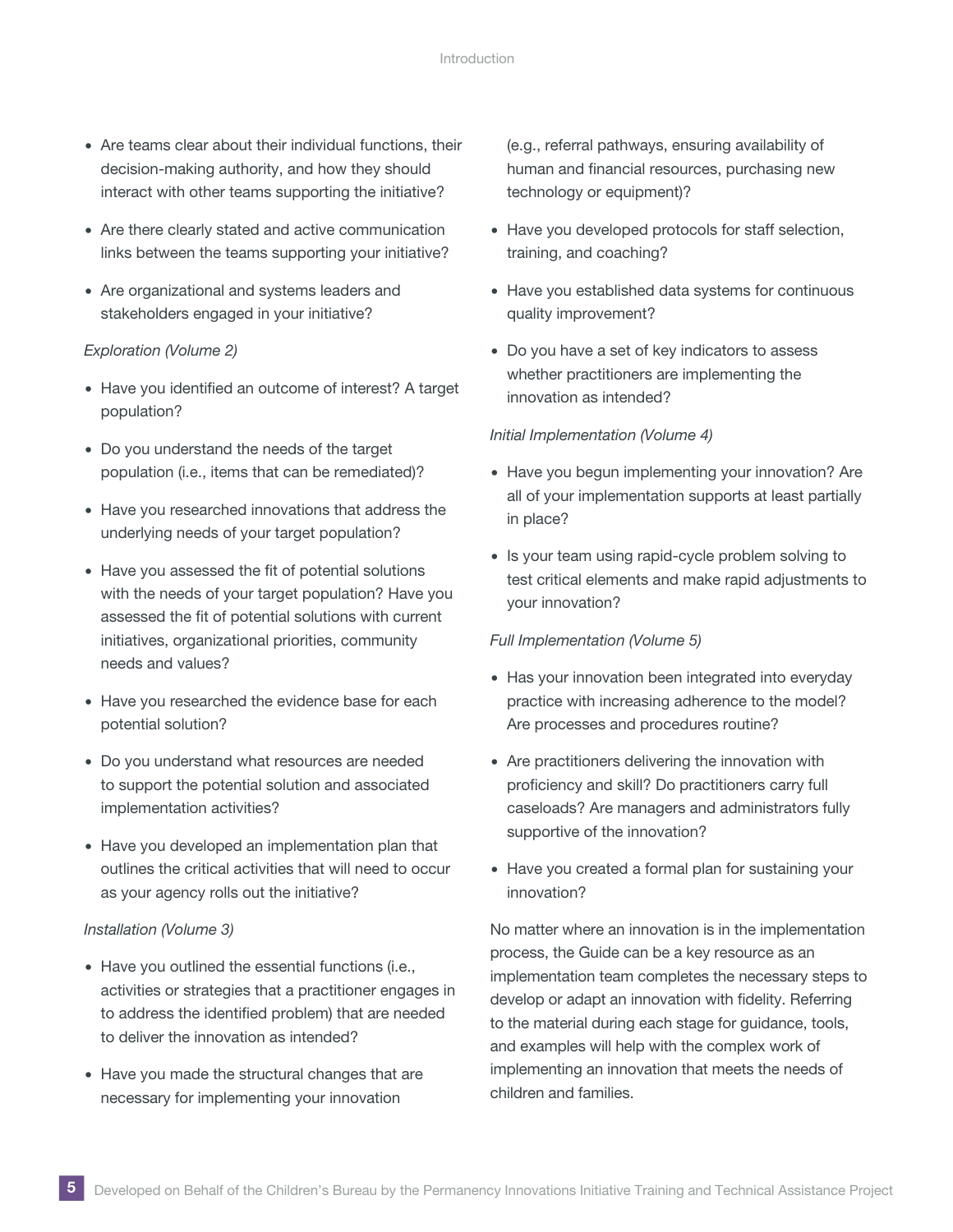### **Index**

This index addresses all five volumes of the Guide. Entries show volume (V) number followed by page number(s). For example, "V2 59" indicates Volume 2, page 59.

#### behaviorally based indicator, V2 59, V3 4-5, 7-8

charter. See Team Charter

coaching, V2 46, 52-53, V3 22, 27-34, V5 12, 34, 36-37, 58, 62. See also staff coaching

communication(s), V1 4-8, 12, 16, 22; linkages, V1 1-4, 12; protocols, V1 25, V5 7, 21, 65; strategies, V1 4, 14-16, 22, 25-27; team and stakeholder communications, V1 25-27

Continuous Quality Improvement (CQI), V2 5, 14, 68

data, V1 6, V2 6, 8, 11, V3 26, 29-30, 33, 45, 49, V5 3-8, 53-54; collecting and analyzing, V2 13-14, V3 37-38, 49, V4 1, 4-9, 13-14, 18-19, 21-25, 27; for decision-making, V3 55-58, V5 45-46; sharing, V3 48. See also data mining, decision-support data systems, identification and use of data

data mining, V2 6, 13-14

decision-support data systems (DSDS), V2 46, V3 55-58, V5 4, 40; Decision-Support Data System Template, V5 9-24

desired outcomes. See outcomes of interest

essential function, V2 43-44, 53, 59, V3 4-11, 36-39. See also Fidelity Assessment Tool, Practice Profile Development Tool

evaluation, V2 23, V3 26, 58, V4 6, V5 53, 58, 63

evidence-based practices. See evidence-supported innovations

evidence-supported innovations, V2 33-34, 37-38, 59, V5 55-58

Exploration, V1 6, Volume 2 (The Exploration stage is the subject of Volume 2.)

fidelity, V1 6, V2 52; assessments, V2 46, 53, V3 35-39, V5 13, 38-39, 58, 62; assessment measure development, V3 35-39; assessment process development, V3 45-49; data, V3 57; Fidelity Assessment Tool, V3, 40-44; Fidelity Assessment Protocol Tool, V3 50-54; guiding principles, V3 36

Full implementation, V1 6, Volume 5 (The Full Implementation stage is the subject of Volume 5.)

identification and use of data, V2 53-54, V3 55-58, V5 40-41, 45-46, 58, 62

identify the problem, V2 1-14; identifying the Problem and Understanding the Target Population Tool, V2 15-17

implementation plan, V2 2, 57-61; create, V2 58-70; implementation Plan Tool, V2 62-70; implementation teams, See teams; initial assessment and, V2 57-61

implementation supports, V2 2, 44, 51-54, 59-61, V4 1, 4-7, 9, 16-20, 27, V5 1-5, 10, 23; assessing best practices, V5, 25-44; Assessing Best Practices Survey, 28-44; data, V3 57; develop or adapt, V3 1, 19-58. See also coaching, fidelity assessments, identification and use of data, Implementation Plan Tool, leadership and